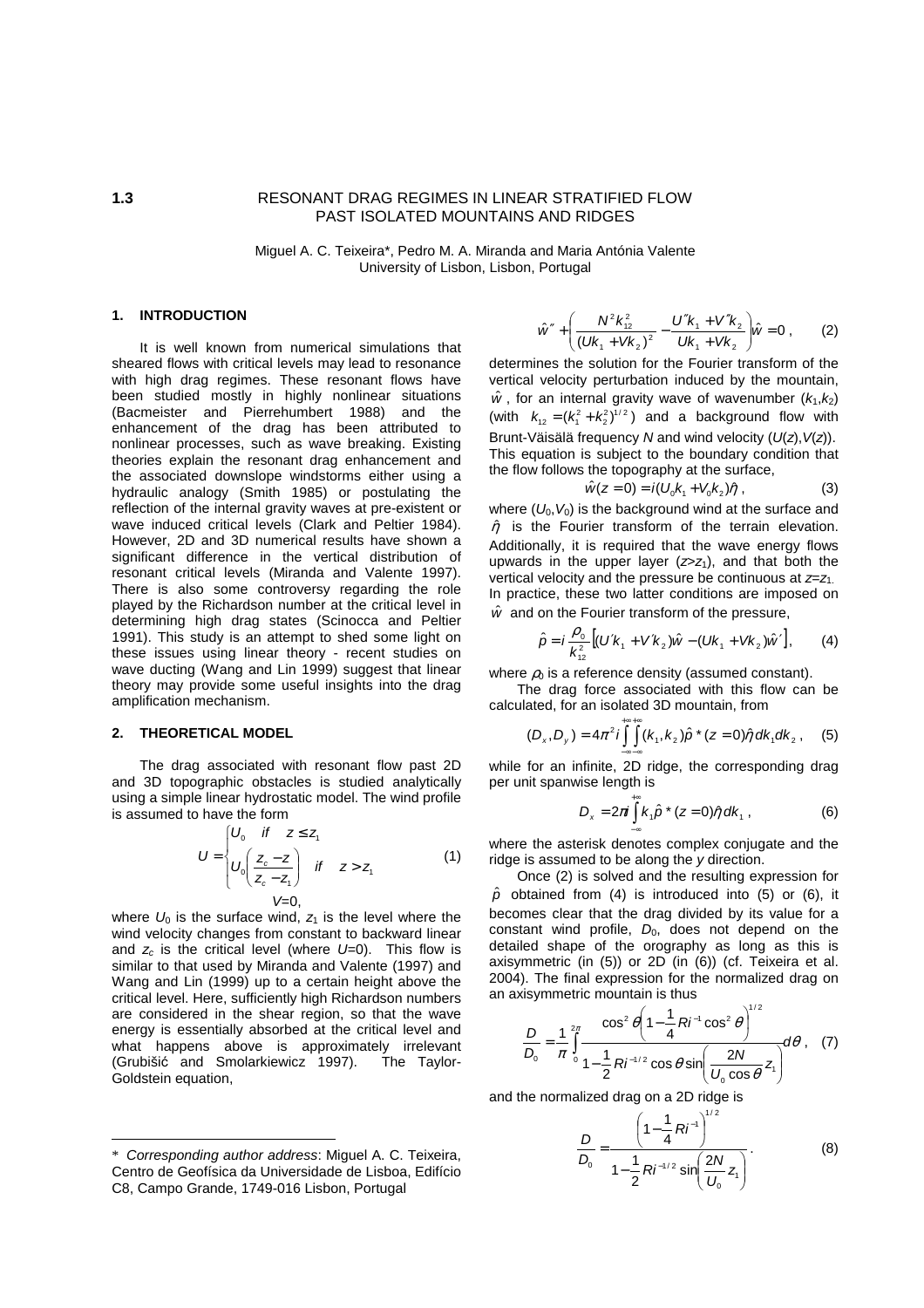In (7) and (8), D denotes  $D<sub>x</sub>$ , since that is the only nonzero drag component for the flow (1), and  $Ri = N^2(z_c - z_1)^2 / U_0^2$  is the Richardson number in the shear layer.

# **3. RESULTS**

## **3.1. Drag for a 2D ridge**

Equation (8) shows that the normalized drag in flow over a 2D ridge is given by a closed analytical expression, which is easy to interpret. When  $z_1=0$ , the drag reduces to that calculated by Smith (1986) (his eq. (3.17)), decreasing from 1 to 0 as Ri goes from  $+\infty$  to 1/4. When  $z_1>0$ , the drag oscillates as  $z_1$  increases, and the period of the oscillation (in terms of  $z_1$ ) is of half the hydrostatic vertical wavelength,  $U_0/N$ . This oscillation is modulated by Ri, so that its amplitude tends to zero when  $Ri \rightarrow \infty$  and to infinity when  $Ri=1/4$ .



Fig. 1. Normalized drag as a function of normalized height. Solid line: eq. (8), dotted line: 1<sup>st</sup> order WKB, dashed line 2<sup>nd</sup> order WKB, symbols: NH3D. (a)  $R = 1$ , (b)  $R = 0.5$ .

Fig. 1 compares the variation of the normalized drag with  $Nz_1/\pi U_0$  for  $R=1$  and  $R=0.5$  predicted by (8) and results from a non-hydrostatic mesoscale numerical model (NH3D). For the conditions considered in the runs, which were very approximately linear and hydrostatic, the agreement is fairly good. While (8) predicts that the amplitude of the peaks is constant, in the numerical simulations this amplitude becomes smaller for the largest  $Nz_1/\pi U_0$  considered. This is

probably a spurious effect due to the momentum flux profile not having attained a steady state in the runs at high levels. Also shown as the dotted and dashed lines are the 1<sup>st</sup> and 2<sup>nd</sup> order WKB solutions calculated by the method described in Teixeira et al. (2004). These solutions assume that, in the region  $z > z<sub>1</sub>$ , the wind varies relatively slowly (this is manifestly not true near  $z<sub>c</sub>$ ). As in the study of Teixeira et al. (2004), it is necessary to extend the WKB solution to 2<sup>nd</sup> order if the numerical results are to be predicted accurately. The 1<sup>st</sup> order solution overestimates the data, slightly for  $Ri=1$ and considerably for  $R = 0.5$ . However, the  $2^{nd}$  order solution is quite accurate even for  $R = 0.5$  and despite the existence of the critical level.

These results show that the process responsible for amplifying the drag for very gentle mountains is indeed linear resonance. This case is of limited relevance, since the absolute values of the drag in linear flow are always very small. Most mountains generate nonlinear waves, where the drag enhancement is considerably larger, and the spacing between maxima becomes of one vertical wavelength. Nevertheless, the present calculations suggest that the key height in the drag amplification process is  $z_1$  instead of  $z_c$  (as proposed by Wang and Lin 1999) and that  $Ri$  is an important parameter of the flow, modulating the drag amplification.

#### **3.2. Flow structure**

At  $z_1$ , the mountain wave is reflected partially, leading to the reinforcement or weakening of the pressure perturbation at the surface. This process is understood better by analyzing the vertical structure of the flow.

Fig. 2. shows vertical cross sections of the streamwise velocity perturbation, calculated from the analytical model for a bell-shaped ridge of width a, at  $Ri=0.5$ , which in the region  $z < z<sub>1</sub>$  is equal in value but of opposite sign to the pressure perturbation. The offresonance case (a) corresponds to the third trough in fig.1 and the on-resonance case (b) to the fourth peak (outside the graph). Although the amount of reflection at  $z<sub>1</sub>$  is the same in the two cases, it is clear that this causes a cancellation of the wave perturbation in the first case and a reinforcement in the second.

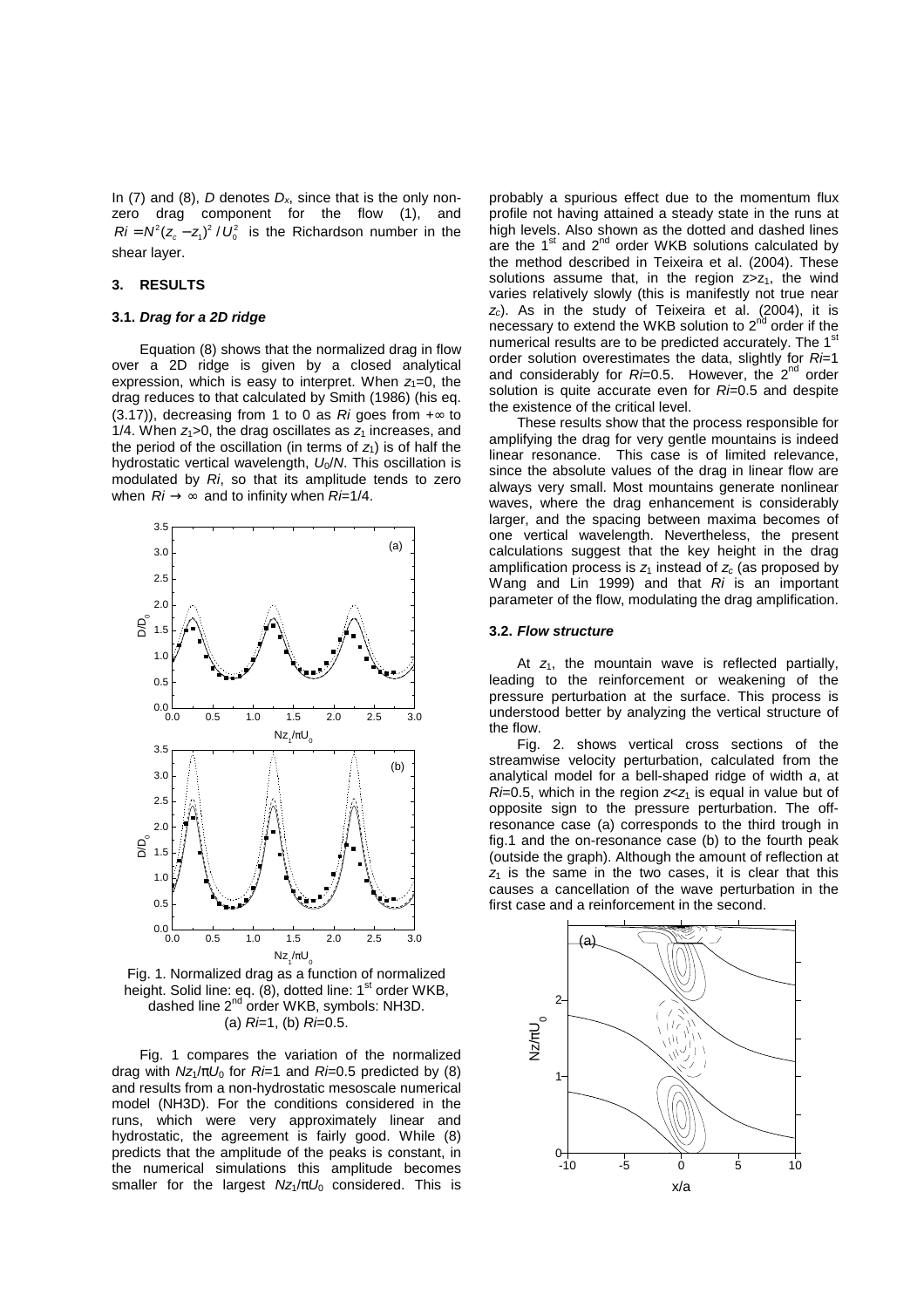

Fig. 2. Vertical cross-section of the normalized streamwise velocity perturbation. Solid contours: positive values, dashed contours: negative values. (a)  $Nz_1/\pi U_0 = 2.75$ , (b)  $Nz_1/\pi U_0 = 3.25$ .

Not only is the perturbation stronger in the onresonance case, but it is also more anti-symmetric relative to the ridge (centered at  $x/a=0$ ), having a phase relation that favors drag enhancement.

These aspects are confirmed by fig. 3, where the isentropes of these two flows (corresponding to streamlines) are presented. The amplitude of the perturbations was exaggerated by considering a dimensionless mountain height of 0.5 (for which linear theory would not be valid). It is visible that, in the offresonance case (a), the amplitude of the waves is relatively small and near the surface the isentropes are almost symmetric relative to the ridge, while in the onresonance case (b), the isentropes are strongly perturbed throughout the flow and display a marked asymmetry. They are much closer to each other on the downwind side of the mountain than on the upwind side, which is consistent with a relatively high drag. Although not as pronounced as in nonlinear cases, the flow structure in fig. 3(b) clearly resembles the severe drag configurations of Bacmeister and Pierrehumbert (1988).





Fig. 3. Vertical cross-section of the isentropes for a ridge of dimensionless height 0.5. Contour spacing: 1K. (a)  $Nz_1/\pi U_0 = 2.75$ , (b)  $Nz_1/\pi U_0 = 3.25$ .

# **3.3. Drag for an axisymmetric mountain**

Equation (7) suggests that the drag behavior for flow over an axisymmetric mountain is broadly similar to that in flow over a ridge. The differences are due to the dispersiveness of the waves in the former case. Because of this, when  $z_1=0$ , although the drag decreases as Ri decreases, it does not reach zero for Ri=1/4 (cf. Grubišić and Smolarkiewicz 1997). On the other hand, when  $z_1>0$ , although the amplitude of the drag modulation increases as Ri decreases, it never becomes infinite.

Fig. 4 displays the normalized drag as a function of  $Nz_1/\pi U_0$  for  $R=1$  and  $R=0.5$ . It can be seen that the amplitude of the drag modulation is smaller than in the 2D case, and tends to become even smaller for large  $Nz_1/\pi U_0$ . This effect is now physically real and due to wave dispersion. The agreement with data from the numerical model NH3D is once again satisfactory for approximately linear and hydrostatic conditions, although there is a still a slight spurious damping of the oscillations in the runs for large  $Nz_1/\pi U_0$  due to the reasons pointed out in section  $3.1$ . The  $2^{nd}$  order WKB solution is also here considerably more accurate than the 1<sup>st</sup> order WKB solution.